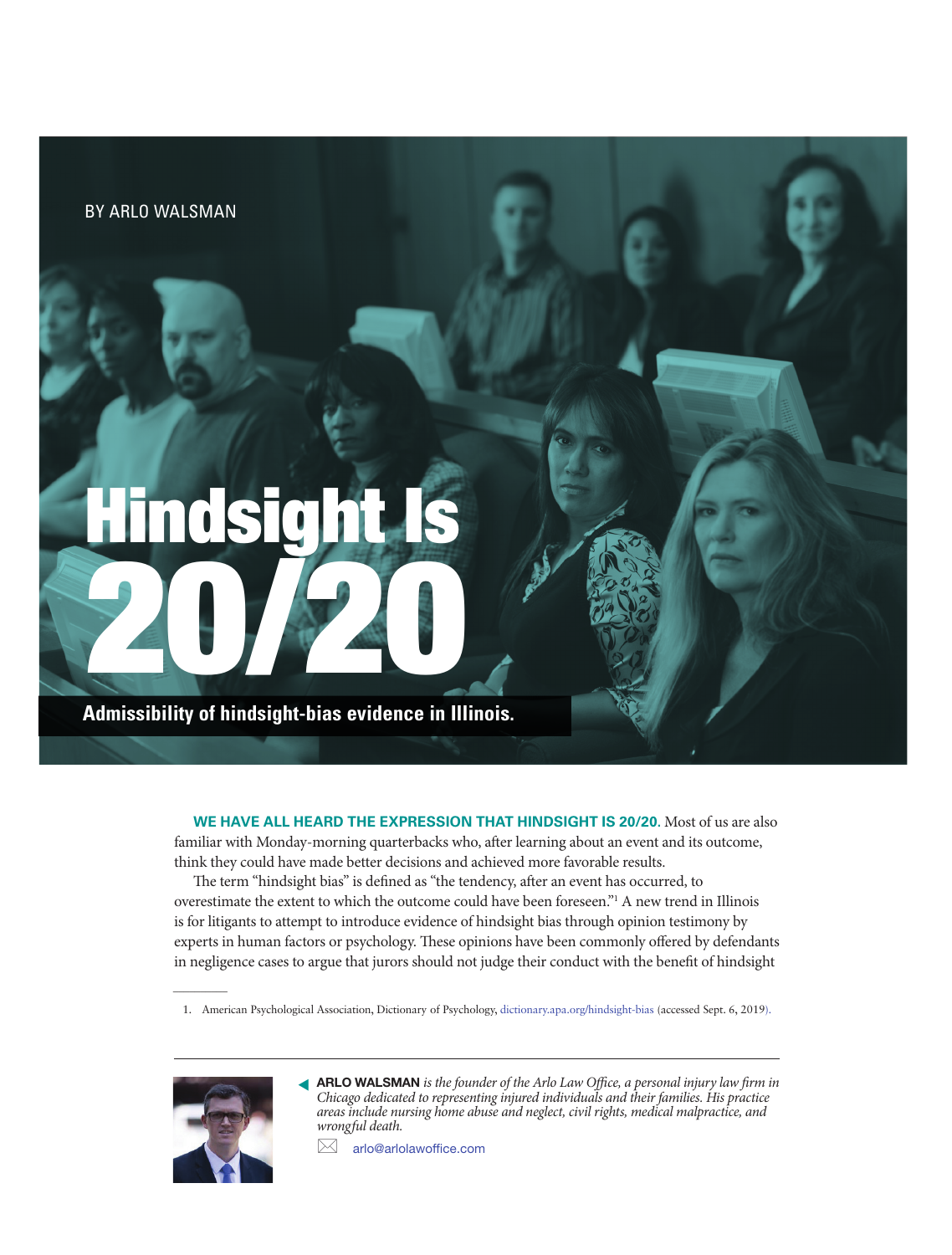information learned after a plaintiff's injury; instead, they should consider only the information that a defendant possessed at the time of his alleged negligence.

The Illinois Appellate Court has not yet ruled on the admissibility of expert-opinion testimony regarding hindsight bias and trial courts have reached different conclusions on this issue.<sup>2</sup> Therefore, it is worth highlighting the legal issues surrounding the use of expertopinion testimony on hindsight bias and practical tips for lawyers to consider when confronted with such evidence.

### Recent Cases

To better understand the context in which opinion testimony regarding hindsight bias has been used, consider the following examples of recent Illinois cases.

*McKenna v. Allied Barton Security Services* **(Cook County).** In *McKenna*, the decedent was killed by a man named Jackson who entered a building in downtown Chicago after hours with a gun. A security guard took Jackson up the building's elevators to a law firm on the 38th floor after Jackson told the guard he possessed a gun. Once there, Jackson shot and killed the decedent. The plaintiff (the decedent's representative) brought suit against the security company alleging that it was negligent because the guard: 1) failed to use duress or alarm codes when Jackson said he had a gun; and 2) gave Jackson unauthorized access to the 38th floor. Prior to trial, the defendant retained an expert in psychology to offer opinions regarding hindsight bias. First, the psychologist opined that the plaintiff's security expert had used hindsight bias when suggesting measures—such as trying to avoid a confrontation through negotiation or delay that the guard could have taken in lieu of giving Jackson access to the 38th floor because it was unknown whether these measures would have led to a more favorable outcome. Second, the psychologist opined that while hindsight bias may have caused jurors to believe that the shooting was predictable, in reality, before the guard took Jackson to the 38th floor, the outcome was much less foreseeable. The trial judge ultimately granted the plaintiff's motion to bar the psychologist from referencing hindsight bias at trial<sup>3</sup> and the jury rendered a verdict for the plaintiff.<sup>4</sup>

*Haddad v. 3 Angels Cab Corp.* **(Cook County).** In *Haddad*, Haddad was injured while riding a bicycle when she was struck by a cab near an intersection. Haddad alleged that the defendant was negligent for failing to keep a proper lookout. The defendant admitted striking Haddad, but alleged that she was contributorily negligent for failing to ensure traffic was clear before entering the intersection. The defendant's expert in human factors opined that a dashcam video from the cab showing the collision should be viewed a limited number of times to guard against hindsight bias. According to the expert, when people watch a video once, they do not see very much. But they learn more each additional time they watch it. Therefore, the more times jurors

## TAKEAWAYS >>

• The admission of hindsightbias evidence may depend on: 1) whether such evidence is beyond the understanding of the average juror; and 2) the complexity and scientific basis of the expert's opinion.

• A *Frye* hearing may be required to deteremine whether the principle of hindsight bias is sufficiently established to have gained general acceptance in the psychological community.

• An expert witness's opinions on hindsight bias must have an evidentiary basis and may not be based on speculation.

<sup>2.</sup> Compare *Haddad v. 3 Angels Cab Corp.*, 13 L 9619 (Cook County Dec. 16, 2015) (denying the plaintiff's motion to bar the testimony of the defendant's expert in hindsight bias); with *McKenna v. Allied Barton Security Services*, 15 L 12124 (Cook County Dec. 8, 2017) (granting the plaintiff's motion to bar the defendant's expert from referencing hindsight bias).

<sup>3.</sup> *McKenna*, 15 L 12124, Order on Motions in Limine #1-70, page 7 (Dec. 8, 2017).

<sup>4.</sup> *McKenna*, 15 L 12124, Verdict (Dec. 12, 2017).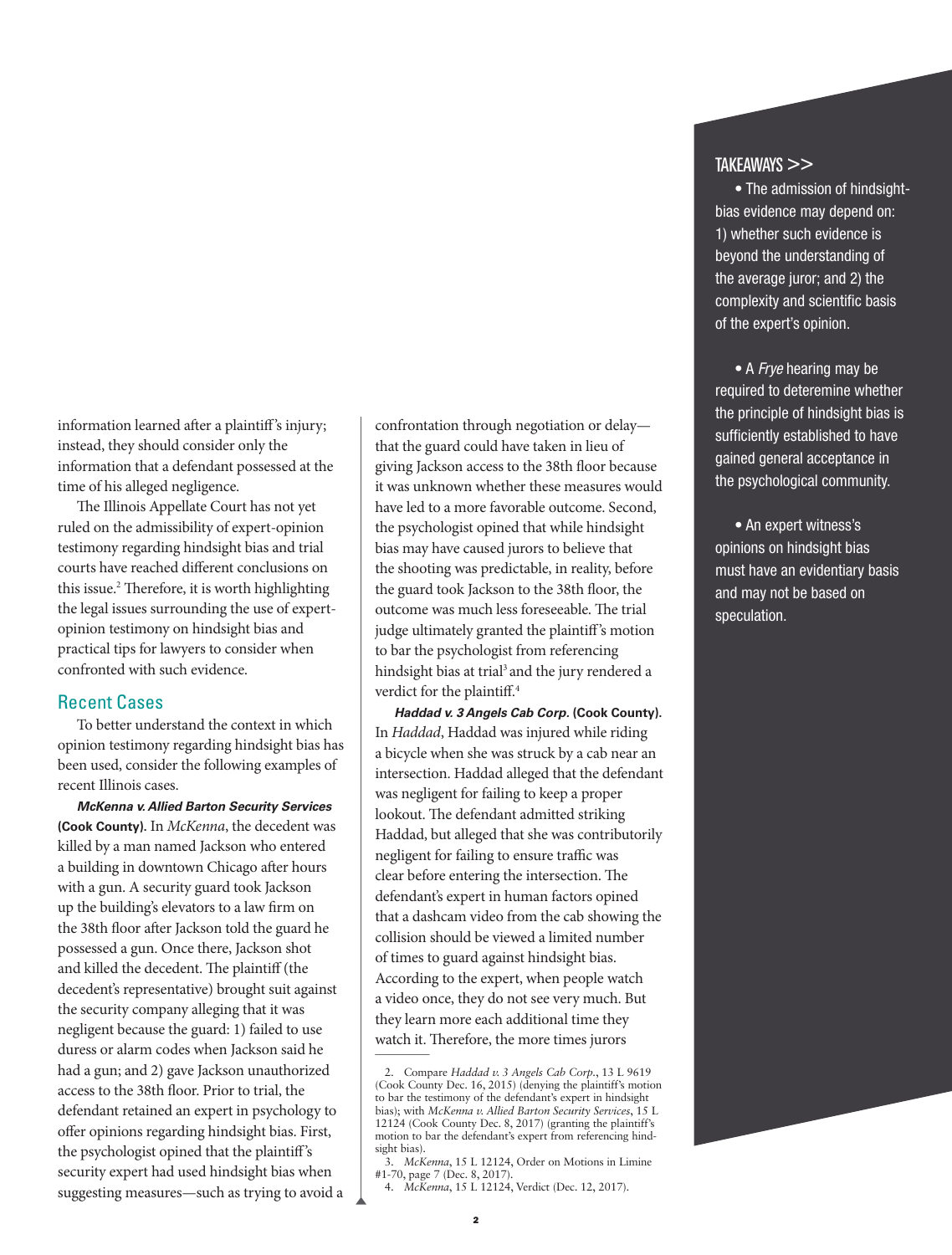# WITH RESPECT TO OPINIONS ON PSYCHOLOGICAL CONCEPTS LIKE HINDSIGHT BIAS, COURTS HAVE REACHED MIXED RESULTS ABOUT WHEN SUCH CONCEPTS ARE BEYOND THE COMMON KNOWLEDGE OF JURORS.

watch the dashcam video, the more likely it is that hindsight bias would change their view of whether the defendant should have seen Haddad and avoided hitting her. The trial judge denied the plaintiff's motion to bar the expert's testimony<sup>5</sup> and the jury awarded a verdict for the defendant.<sup>6</sup>

*Denton v. Universal Am-Can, LTD.* **(Cook County).** In *Denton*, Denton was injured after his vehicle was rear-ended by a semitruck on Interstate 65 in Indiana. He then brought suit in Cook County alleging that the trucking company had negligently hired and retained the truck driver because the driver had: 1) been at fault in multiple prior accidents; 2) previously had his commercial driver's license suspended; and 3) been convicted of prior traffic offenses. However, the defendant's trucking-safety expert offered the opinion that employers generally have imperfect information when making hiring decisions and that hindsight bias may exist when looking backward at

a hiring decision after an accident has occurred. The expert also opined that when using foresight at the time the driver was employed, it was possible that he could have performed adequately even after being involved in accidents and convicted of traffic violations. According to one of Denton's attorneys, Denton did not challenge the admissibility of the hindsight-bias opinions at trial for strategic reasons. After trial, the jury rendered a verdict for Denton.<sup>7</sup>

### Legal issues

**Hindsight bias and the understanding of ordinary jurors.** Generally, expert testimony is only admissible "when the expert testifies to matters that are beyond the common knowledge of ordinary citizens, and where [the] testimony will aid the fact finder in reaching its conclusion."8 Conversely, "expert testimony is not admissible on matters of common knowledge unless the subject is difficult to understand and explain."9 When determining whether an opinion is beyond the understanding of an ordinary juror, courts have considered whether the opinion is counterintuitive $10$  or complex.<sup>11</sup>

With respect to opinions on psychological concepts like hindsight bias, courts have reached mixed results about when such concepts are beyond the common knowledge of jurors. For example, the Illinois Supreme Court has held that the opinions that a criminal defendant's desire to protect his family may make him susceptible to falsely confess or that a young child's statements

### ISBA RESOURCES >>

- ISBA Free On-Demand CLE, *Decisions and Diversity—How Our Minds and [Experiences Sustain Bias and What to Do About It?](https://law.isba.org/3jCCKpx)* (Recorded Sept. 29, 2020), law. isba.org/3jCCKpx.
- Patrick M. Kinnally, *A Primer: Expert Opinions—IRE 702-705*, Trial Briefs (May 2020), [law.isba.org/3kFqCE4](https://law.isba.org/3kFqCE4).
- Michael R. Lied, *Expert Testimony on Implicit Bias Barred*, Labor & Employment (Mar. 2020), [law.isba.org/3j1cLYw.](https://law.isba.org/3j1cLYw)

to investigators may have been influenced by suggestive questioning are not beyond an ordinary juror's understanding.<sup>12</sup>

On the other hand, Illinois courts have held the following psychological opinions to be outside the ken of the average juror: a psychologist's testimony regarding whether a defendant had the ability to act intentionally at the time of a crime in relation to the defense of voluntary intoxication;13 a psychiatrist's testimony about the results of tests of the defendant's mental condition in relation to his insanity defense;14 and a psychologist's opinion in a proceeding under the Sexually Violent Persons Commitment Act that a respondent's progress in treatment was insufficient for him to continue to be safely managed and treated on conditional release.15

Given this existing caselaw, it is unclear whether a court would hold that opinions regarding hindsight bias are beyond the ken of the average juror. This inquiry is ultimately very fact-intensive and depends on the complexity of the expert's opinions.

**Hindsight bias and the province of the jury.** Under Illinois law, "it is generally improper to ask one witness to comment directly on the credibility of another witness."16 This is because questions of credibility are to be resolved by the trier of fact.17

For example, in *People v. Becker*, the Illinois Supreme Court held that the trial court did not err in excluding the testimony of the defendant's expert (a child and adolescent psychologist) that the statements of a child victim of a sexual assault were not reliable because they

- 6. *Haddad*, 13 L 9619, Verdict (Dec. 18, 2015).
- 7. *Denton v. Universal Am-Can, LTD.*, 15 L 1727,

 $\overline{\phantom{a}}$ 

- Verdict (Oct. 16, 2017). 8. *People v. Gilliam*, 172 Ill. 2d 484, 513 (1996). 9. *Id*.
	- 10. *People v. Lerma*, 2016 IL 118496, ¶ 24.
	- 11. *Wade v. City of Chicago Heights*, 295 Ill. App.
- 3d 873, 883 (1st Dist. 1998).
- 12. *Gilliam*, 172 Ill. 2d at 513; *People v. Becker*, 239 Ill. 2d 215, 236–37 (2010). 13. *People v. Free*, 94 Ill. 2d 378, 411 (1983).
- 
- 14. *People v. Noble*, 42 Ill. 2d 425, 434–36 (1969). 15. *In re Commitment of Tunget*, 2018 IL App (1st) 162555, ¶¶ 44–45.
- 16. *Becker*, 239 Ill. 2d at 235–36.
- 

17. *Id*.

<sup>5.</sup> *Haddad*, 13 L 9619, Order (Dec. 16, 2015).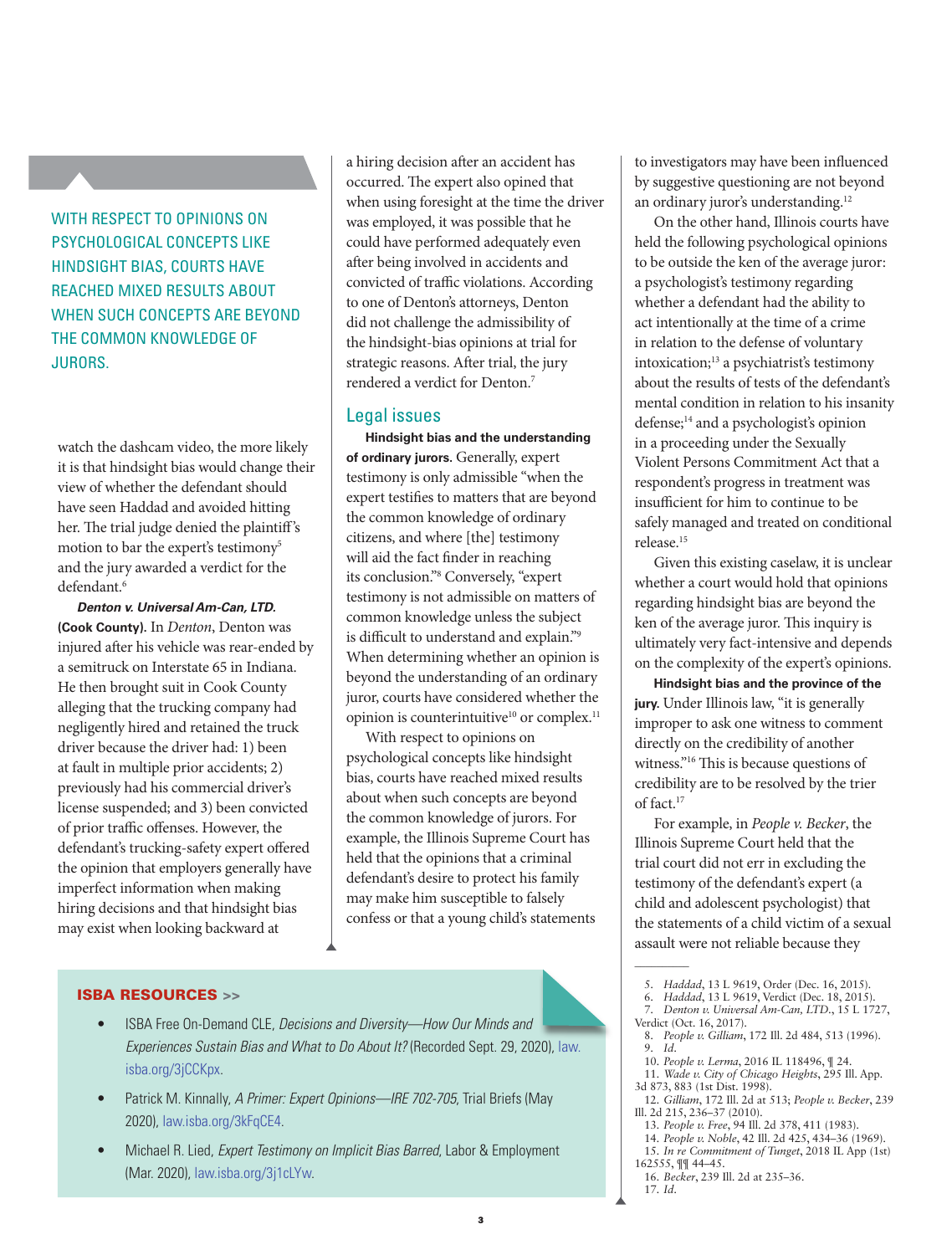may have been influenced by improper interviewing techniques.18 According to the Court, allowing such testimony would have improperly allowed the psychologist to comment on the child victim's credibility. Similarly, in *People v. Corral*, the First District of the Illinois Appellate Court held that the trial court did not abuse its discretion in barring the defendant's expert in eyewitness identification from commenting on the reliability of a witness's identification of the defendant.<sup>19</sup>

Expert testimony regarding hindsight bias may be problematic if the expert opines that other witnesses are not credible or reliable because they are subject to hindsight bias.

**Hindsight bias and** *Frye***.** Illinois Rule of Evidence 702 provides, in part, that:

Where an expert witness testifies to an opinion based on a new or novel scientific methodology or principle, the proponent of the opinion has the burden of showing the methodology or scientific principle on which the opinion is based is sufficiently established to have gained general acceptance in the particular field in which it belongs.20

Illinois law is "unequivocal" that the exclusive test for the admission of expert testimony regarding scientific evidence is "governed by the standard first expressed in *Frye v. United States*, 293 F. 1013 (D.C. Cir. 1923)."21 Under the *Frye* standard, scientific evidence is only admissible if the methodology or scientific principle upon which an opinion is based is "sufficiently established to have gained general acceptance in the particular field in which it belongs."22

A party seeking to challenge the admission of expert testimony may request a *Frye* hearing. However, the trial court is only required to hold a hearing if: 1) the expert's opinions are based on a scientific principle or methodology; and 2) the methodology is new or novel. $23$ With respect to the first prong of this test, scientific evidence is defined as "the product of scientific tests or studies."24 With respect to the second prong, evidence will generally be considered new or novel if it is "original or striking" or "does not resemble something formerly known or used."25

Opinions on psychiatric and psychological topics have warranted *Frye* hearings in past cases. For example, in *In re Detention of New*, the Illinois Supreme Court held that a psychiatrist's hebephilia diagnosis of a respondent in a Sexually Violent Persons Commitment Act proceeding was sufficiently scientific to warrant a **Frye** hearing.<sup>26</sup> Similarly, in *People v. Shanklin*, the First District of the Illinois Appellate Court held that the trial court did not err in conducting a *Frye* hearing regarding the Gudjonsson Suggestibility Scale (GSS) after the defendant sought to introduce the testimony of a psychologist regarding GSS and the defendant's susceptibility to suggestive police questioning.<sup>27</sup> According to the court, the 30-year history of the GSS showed that its acceptance in the field of psychology was unsettled and thus it remained a "novel scientific methodology."28

Under this framework, it is likely that an expert's opinions regarding hindsight bias would be subject to a *Frye* hearing. At a *Frye* hearing the proponent of the evidence would have the burden of showing that the scientific principles and methods underlying the expert's opinions on hindsight bias are generally accepted in the scientific community. In lieu of a *Frye* hearing, a court can also take judicial notice of "unequivocal and undisputed prior judicial decisions or technical writings on the subject."29 For the purposes of determining general acceptance, courts do not look to an expert's ultimate conclusion but instead to "the underlying methodology used to generate the conclusion."30

### Practical tips

**For hindsight-bias evidence.** Those seeking to admit expert-opinion testimony on hindsight bias must be prepared to demonstrate to a trial court why the opinions are beyond the understanding of ordinary jurors. In this endeavor, it may

ACCORDING TO DR. NEAL ROESE, A HINDSIGHT-BIAS EXPERT AND PROFESSOR AT THE KELLOGG SCHOOL OF MANAGEMENT AT NORTHWESTERN UNIVERSITY, HINDSIGHT BIAS IS MOST LIKELY TO OCCUR WHEN: 1) A LARGE AMOUNT OF TIME PASSES BETWEEN THE INITIAL EVENT AND TRIAL; AND 2) WHEN AN EVENT, SUCH AS INJURY TO A PLAINTIFF, IS TRAUMATIC AND EMOTIONALLY TAXING.

be useful to explain to the court when a witness or a jury is most likely to be influenced by hindsight bias. According to Dr. Neal Roese, a hindsight-bias expert and professor at the Kellogg School of Management at Northwestern University, hindsight bias is most likely to occur when: 1) a large amount of time passes between the initial event and trial; and 2) when an event, such as injury to a plaintiff, is traumatic and emotionally taxing.<sup>31</sup>

Practitioners should also be wary about having a hindsight-bias expert comment that one of their opponent's witnesses succumbed to hindsight bias, as this may be interpreted as the expert improperly offering comment on another witness's credibility.

- 21. *Donaldson v. Central Illinois Public Service Co.*, 199 Ill. 2d 63, 76–77 (2002). 22. *Id*. at 77.
- 23. *People v. Coleman*, 2014 IL App (5th) 110274, ¶ 112.
	- 24. *People v. McKown*, 226 Ill. 2d 245, 254 (2007). 25. *In re Detention of New*, 2014 IL 116306, ¶ 34.
- 26. *Id*. ¶ 33.
- 27. *People v. Shanklin*, 2014 IL App (1st) 120084, ¶ 80.
- 28. *Id*.
- 29. *People v. Beck*, 2017 IL App (4th) 160654, ¶ 107.
- 30. *Donaldson v. Central Illinois Public Service Co.*, 199 Ill. 2d 63, 77 (2002).
- 31. Comments based on author's interview with Dr. Neal Roese.

 $\overline{\phantom{a}}$ 18. *Id*.

<sup>19.</sup> *People v. Corral*, 2019 IL App (1st) 171501, ¶ 114.

<sup>20.</sup> Ill. R. Evid. 702.